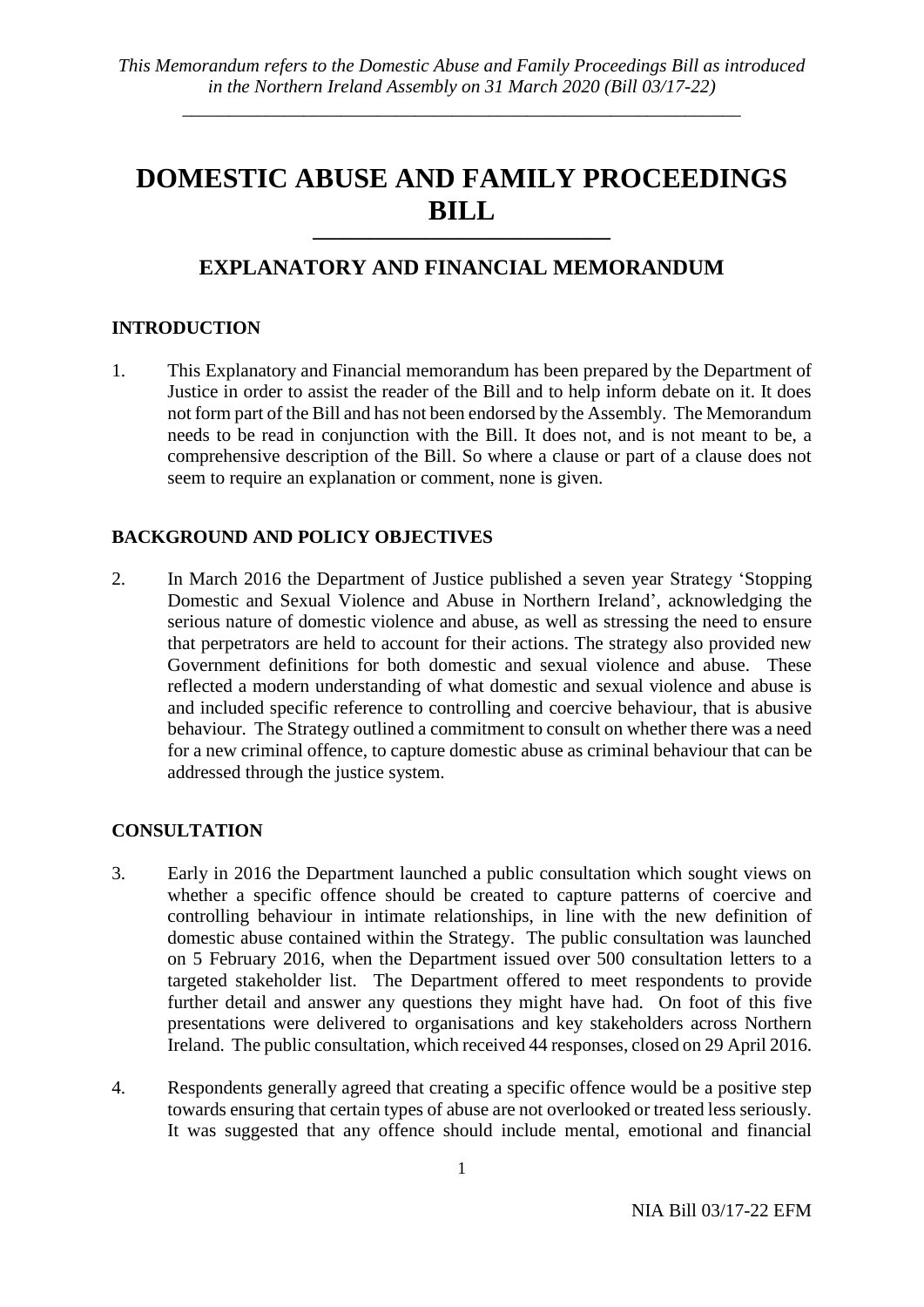control. Respondents considered that having an offence in place would send a clear message that domestic abuse in all its forms is a crime and will not be tolerated in society.

- 5. They recommended that the offence created should reflect the unique and specific nature of domestic violence and abuse. Respondents suggested that any new offence should reflect and recognise the course of conduct and pattern of behaviour involved. They were also of the view that an offence will provide the police with the opportunity to intervene early and perhaps stop the escalation of domestic abuse.
- 6. Respondents advocated a holistic approach to capturing evidence and proposed that innovative approaches should be considered to assist in building a portfolio of evidence for domestic abuse cases. It was highlighted that the offence in Northern Ireland should encapsulate situations where ex-partners are continuing to exert coercive control over their victim, even after separation.
- 7. A range of respondents stressed the need for a strong sentencing regime with the offence, to reflect the seriousness of domestic abuse/coercive and controlling behaviour and the significant adverse impact this type of abuse has on victims. All relevant consultation documentation, including the consultation paper, equality screening form and report on the summary of responses can be accessed through the Department of Justice website at [www.justice-ni.gov.uk/consultations/domestic-abuse-offence-and](file:///C:/Users/2334412/AppData/Local/Microsoft/Windows/INetCache/Content.Outlook/AV1E9X6I/www.justice-ni.gov.uk/consultations/domestic-abuse-offence-and-domestic-violence-disclosure-scheme)[domestic-violence-disclosure-scheme.](file:///C:/Users/2334412/AppData/Local/Microsoft/Windows/INetCache/Content.Outlook/AV1E9X6I/www.justice-ni.gov.uk/consultations/domestic-abuse-offence-and-domestic-violence-disclosure-scheme)
- 8. DOJ officials provided the Justice Committee with written and oral briefings on the outcome of the public consultation in late October 2016. During the oral briefing the Committee expressed their support for the creation of a new robust offence to capture patterns of domestic abuse.
- 9. In addition to the above, in 2019, the Department consulted on options for legislation to protect victims of domestic abuse from being cross-examined by perpetrators in person in family proceedings. The consultation began on 31 July and closed on 24 September, although four organisations requested and were given further time to respond. Twenty responses were received.
- 10. The majority of respondents indicated strong support for an absolute statutory prohibition on cross-examination in person in family proceedings where a party has been convicted of, given a caution for, or is charged with a specified criminal offence against the witness to be cross-examined, and where an 'on-notice protective injunction' is in force against a party for the protection of the witness to be crossexamined. Half of the respondents (a majority of those who answered the particular question), suggested additional circumstances in which there should be an absolute prohibition.
- 11. The majority also strongly agreed that a court hearing family proceedings should have a discretionary power to prevent cross-examination in person where an absolute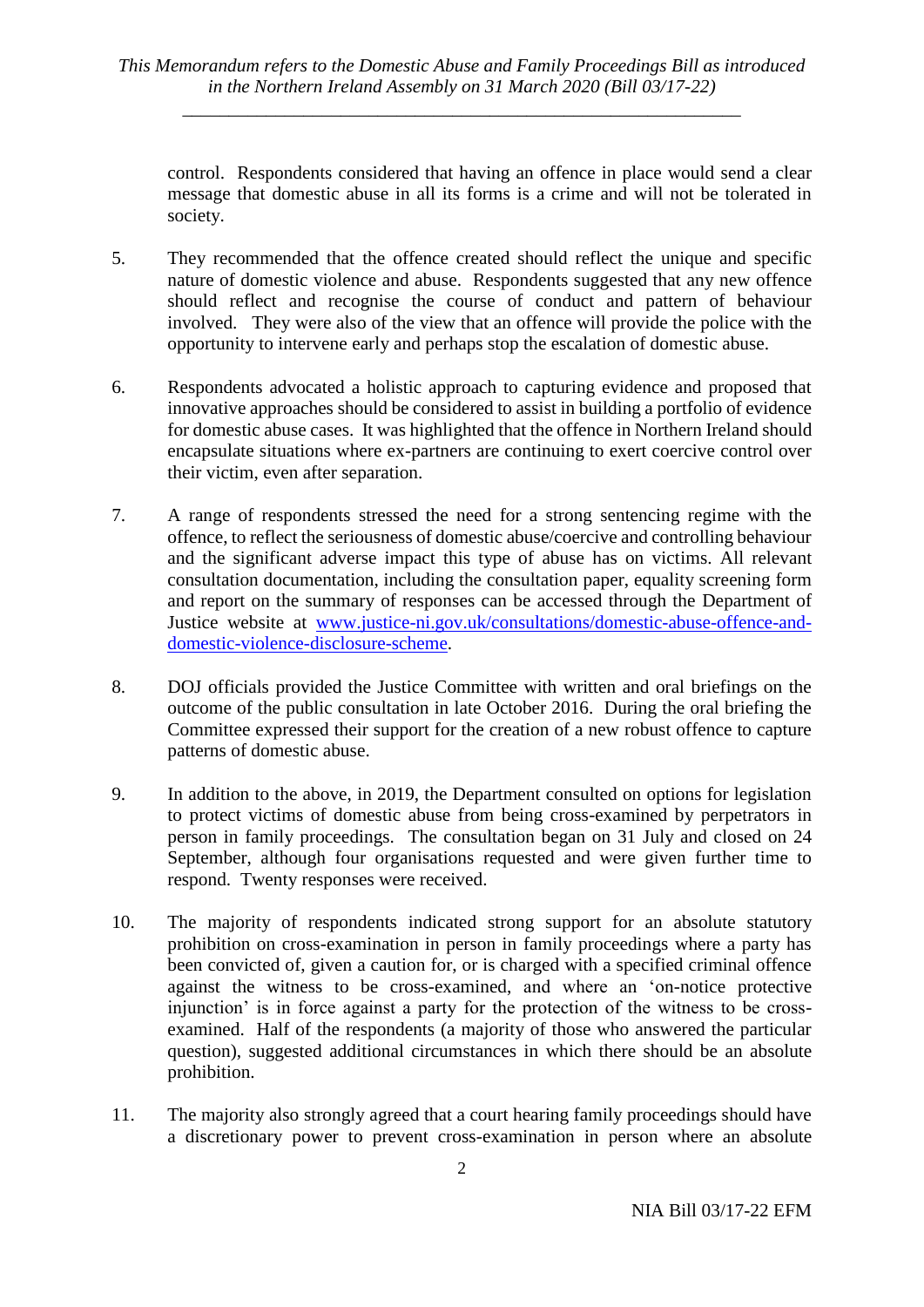prohibition does not apply; and that, where a party is prohibited from carrying out crossexamination, there should be provision for a court to appoint a publicly funded legal representative to carry out the cross-examination instead.

## **OPTIONS CONSIDERED**

- 12. In exploring potential options officials have conducted benchmarking with other jurisdictions, in particular England, Wales and Scotland. The domestic abuse offence was not in place in the Republic of Ireland at the time of policy development.
- 13. There were four options considered, following the public consultation, on creating a specific domestic abuse offence:
- **Option 1:** Status quo, this would involve making no changes to the legislative framework that is already in place.
- **Option 2:** Creating a statutory aggravator of domestic abuse, this would enable an offence to be aggravated by constituting domestic abuse.

**Option 3:** Creating a new offence of domestic abuse.

**Option 4:** Introducing a Domestic Abuse Bill which would include:

- a domestic abuse offence;
- a statutory aggravator (that would apply in domestic abuse-related cases involving other offences);
- child aggravators (which would apply to the domestic abuse offence where the victim is under 18 or a where a child sees, hears or is present during an incident of abuse or they are used to abuse the connected person);
- extra-territorial jurisdiction for the offence; and
- a range of measures to reduce the potential for an individual to be further victimised during criminal proceedings.

**Option 1** does not recognise the need to change the legislative framework to reflect the experience of victims and survivors of domestic violence and abuse in law nor identify the repetitive nature of this type of abuse.

**Option 2** acknowledges that there is a need to recognise domestic abuse in law provides for a statutory aggravation that an offence is aggravated by constituting abuse of a partner, expartner or family member. The aggravation could attract an enhanced sentence to a standard offence. However, this option will not recognise the repetitive nature and cumulative effort of domestic abuse.

**Option 3** recognises the victim's experiences in law. It reflects the repetitive nature of domestic violence and abuse as well as the cumulative effect it can have.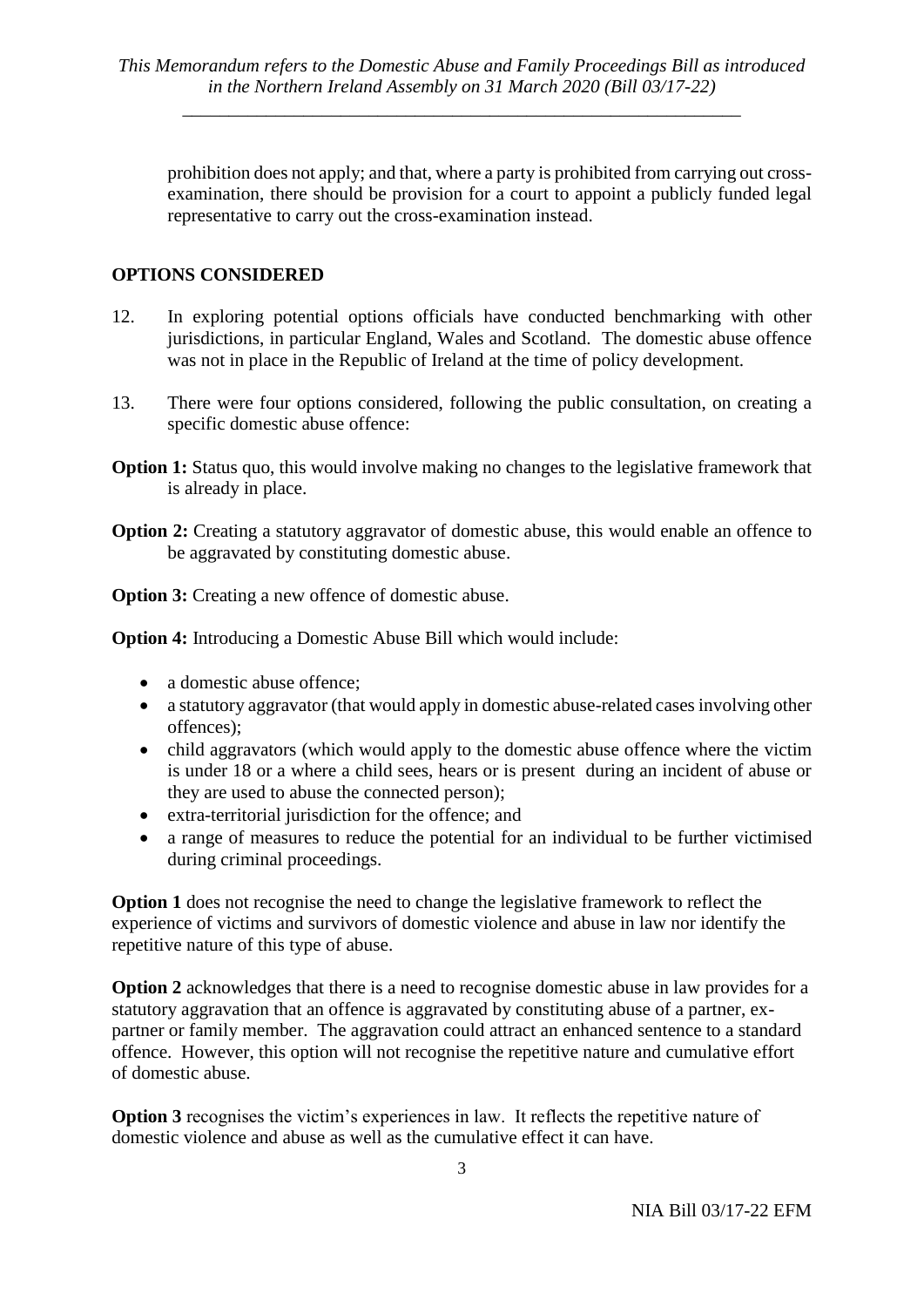**Option 4** is a combination of Options 2 and 3. It recognises the victim's experience in law, and also provides flexibility to progress cases both under an offence and with an associated aggravator without artificially grouping charges together. It will also provide for a range of measures associated with the offence, to reduce the potential for an individual to be further victimised during criminal proceedings. In addition, it will ensure compliance with the Istanbul Convention (which requires a domestic abuse offence to be created for Northern Ireland and for extra-territorial jurisdiction (ETJ)) to be extended to this.

14. In relation to prohibiting cross-examination by perpetrators in person in family proceedings, the Department considered the options of (i) the status quo (no specific legislative provision), (ii) providing for an absolute prohibition on cross-examination in person by parties to family proceedings in specified circumstances; and (iii) providing a discretionary power for the court to prohibit cross-examination in person.

15. Option (i) would not sufficiently protect victims of domestic abuse from being crossexamined in person by the (alleged) perpetrator and in particular, would not allow the court to appoint a legal representative to carry out cross-examination instead. Options (ii) and (iii) together would best protect victims of domestic abuse by providing for an absolute prohibition in some cases whilst giving the court a power to prevent cross-examination in person in any cases where the automatic prohibition does not apply; while a power for the Department to specify evidence of abuse that, if adduced, would also lead to a prohibition would address the strong support in the consultation for extending the scope of circumstances in which there should be an absolute prohibition. In prohibiting cross-examination in person, it was considered necessary, to protect the Article 6 rights (right to a fair trial) of the party subject to the prohibition, to provide for the court to appoint a legal representative to carry out the crossexamination instead.

## **OVERVIEW**

16. The Bill contains 28 clauses and is divided into three parts. Part one deals with domestic abuse (an offence and aggravation) and is separated into three chapters. Part two deals with cross-examination in family proceedings. Part three deals with commencement and the short title of the Bill.

## **Part 1, Chapter 1 – Offence of Domestic Abuse**

- 17. This gives effect to the intention to improve the operation of the justice system by creating an offence that recognises the experience of victims, the repetitive nature of abusive behaviour and the potential cumulative effect of domestic abuse.
- 18. It includes the creation of a new domestic abuse offence, two child aggravators associated with that offence, a statutory aggravation of domestic abuse associated with any other offence, and a number of associated changes to criminal procedures, evidence and sentencing in domestic abuse related cases.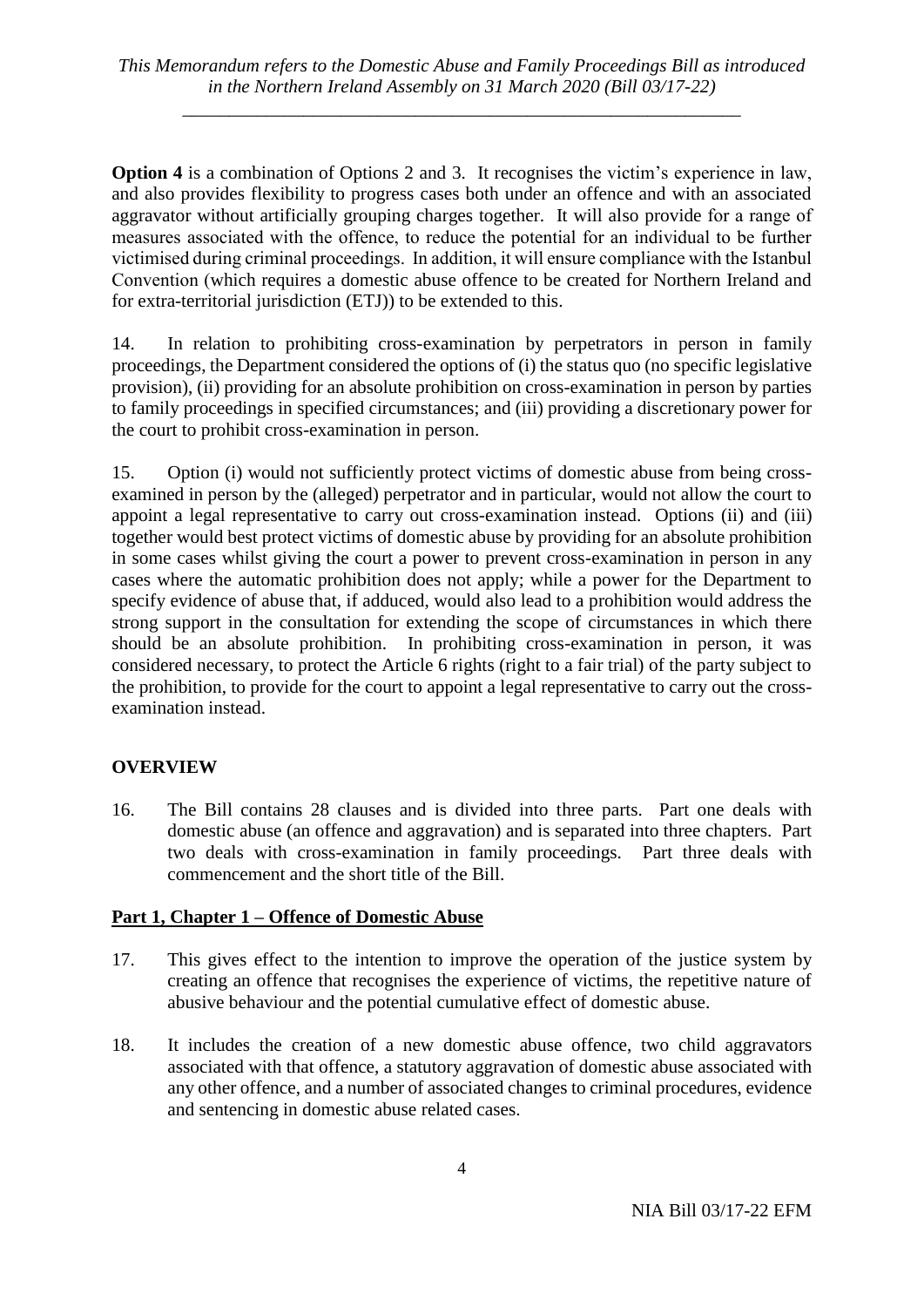- 19. The Bill will recognise in law that domestic abuse is often a course of behaviour which takes place over a period of time. The course of behaviour can consist of psychological and emotional abuse which either cannot be prosecuted or, at the very least, can be inherently challenging to prosecute under existing laws, as well as physical violence and threats which can be prosecuted under existing laws. The new domestic abuse offence will cover partners (including those in an intimate personal relationship), expartners and family members. For the purpose of this Explanatory and Financial Memorandum these will be referred to as partner/connected person.
- 20. By enabling a range of domestic abuse incidents, which take place over a period of time, to be prosecuted as a single course of behaviour within a new offence, the criminal law will better reflect how victims actually experience such abuse. The Bill will also ensure that a course of behaviour of entirely non-physical abuse of a person's partner/connected person is criminalised.
- 21. The Bill recognises the adverse effect abuse can have on children by including aggravations which will apply to the domestic abuse offence where the victim is under 18 or where a child sees, hears or is present during an incident of abuse or they are used to abuse the connected person – enabling the sentencing to be increased up to the maximum available.

#### **Part 1, Chapter 2 – Aggravation as to Domestic Abuse**

22. The Bill also provides for a statutory aggravation that an offence, other than the domestic abuse offence, is aggravated by constituting abuse of a partner/connected person where the person convicted of the offence either intended to cause, or else was reckless as to whether their actions would cause, physical or psychological harm to that person.

## **Part 1, Chapter 3 – Amendments and Guidance**

23. Along with the introduction of the new domestic abuse offence, the statutory aggravator and child aggravator a number of associated reforms to criminal procedure, evidence and sentencing are included within the Bill. These reforms are intended to reduce the possibility of an accused person using the processes of the justice system to further exert control and influence over their partner/connected person and will help to minimise the trauma for them while ensuring the proper administration of justice is achieved.

## **Part 2 – Family Proceedings: Cross-examination**

24. The Bill prohibits, in family proceedings, cross-examination in person by a party who has been convicted of, given a caution for, or is charged with a specified offence, of a witness who is the victim, or alleged victim, of that offence; and by a party against whom an on-notice injunctive order is in force for the protection of a witness. It also creates a power for the Department to specify evidence of domestic abuse that, if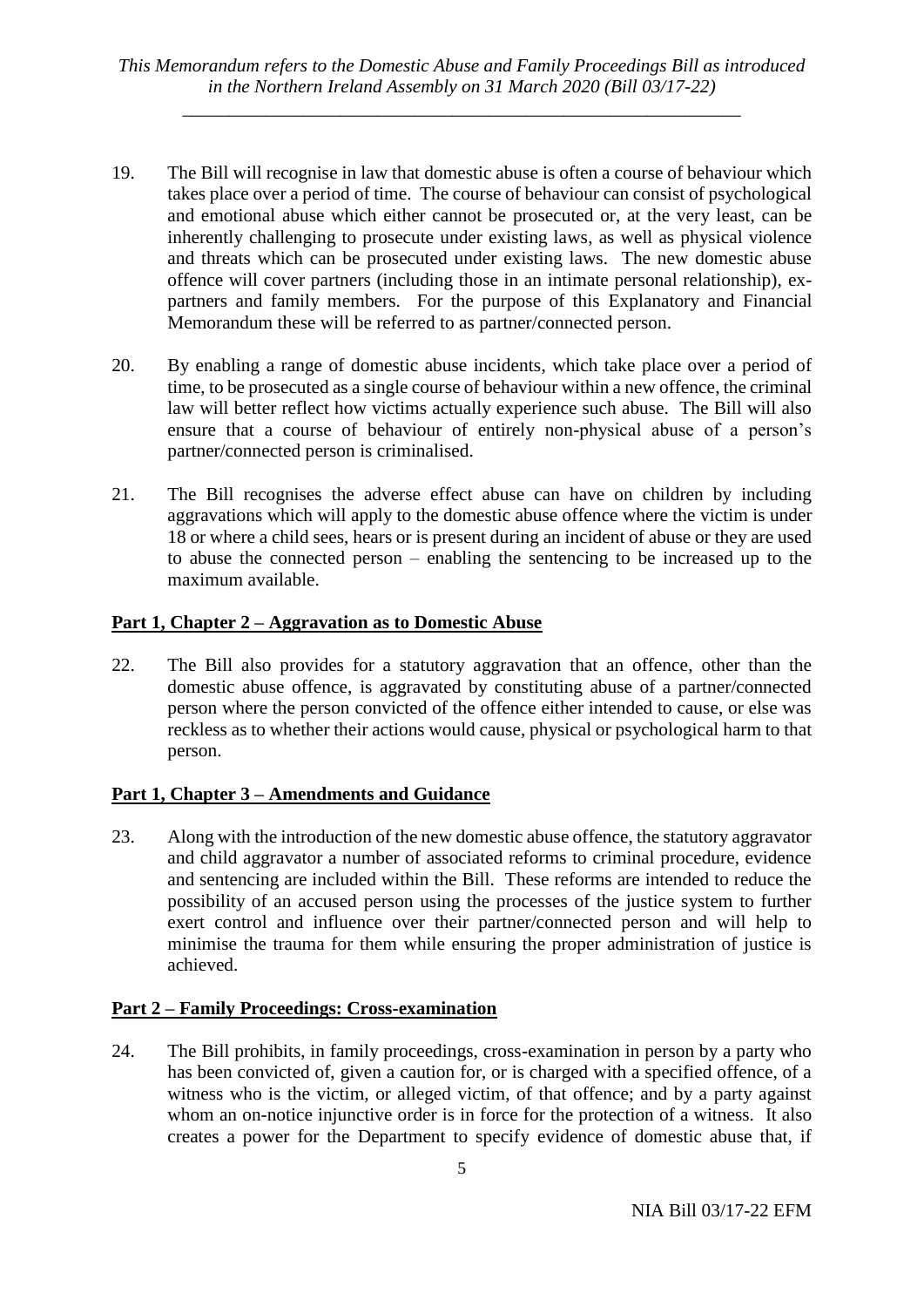adduced by a party to family proceedings, would prohibit cross-examination in person by a party to whom the evidence relates. The Bill further gives a court a discretionary power to direct that a party may not cross-examine in person, if it considers that such cross-examination is likely to diminish the quality of evidence or cause significant distress to the witness to be cross-examined.

25. Where cross-examination is prohibited, the Bill makes provision enabling the court to appoint a legal representative to conduct the cross-examination on behalf of the party prohibited from so doing, the cost of which will be paid by the Department of Justice. It also allows the Department to issue guidance in connection with the role of the appointed legal representative.

## **COMMENTARY ON CLAUSES**

#### **Part 1, Chapter 1 – Offence of Domestic Abuse**

#### **Clause 1: The domestic abuse offence**

This clause makes it an offence for a person to engage in a course of behaviour (defined in clause 4(4) as behaviour on at least two occasions) which is abusive of another person with whom they are at the time of the course of behaviour personally connected. Clause 5 defines what two people are personally connected. For the purpose of this commentary, these personally connected persons will be referred to as "the accused" and their "partner/connected person".

Subsection (2) provides that the offence is subject to two further conditions being met. The first of these conditions is that a reasonable person would consider that the course of behaviour would be likely to cause the partner/connected person to suffer physical or psychological harm, which includes fear, alarm and distress (see subsection  $(3)$ ). The court would be entitled to take account of the circumstances of the case, for example any particular vulnerability of the partner/connected person, in considering whether the accused's behaviour would be likely to cause them to suffer physical or psychological harm.

The second of these conditions is that the accused must either intend that the behaviour causes their partner/connected person to suffer harm or is reckless as to this. This condition could be met in a reckless situation where, for example, the accused is persistently verbally abusive and demeaning towards their partner/connected person but claims that they did not intend the behaviour to cause harm.

#### **Clause 2: What amounts to abusive behaviour**

This clause sets out what constitutes abusive behaviour for the purpose of the offence. The description is non-exhaustive and it therefore remains open to the court to determine in any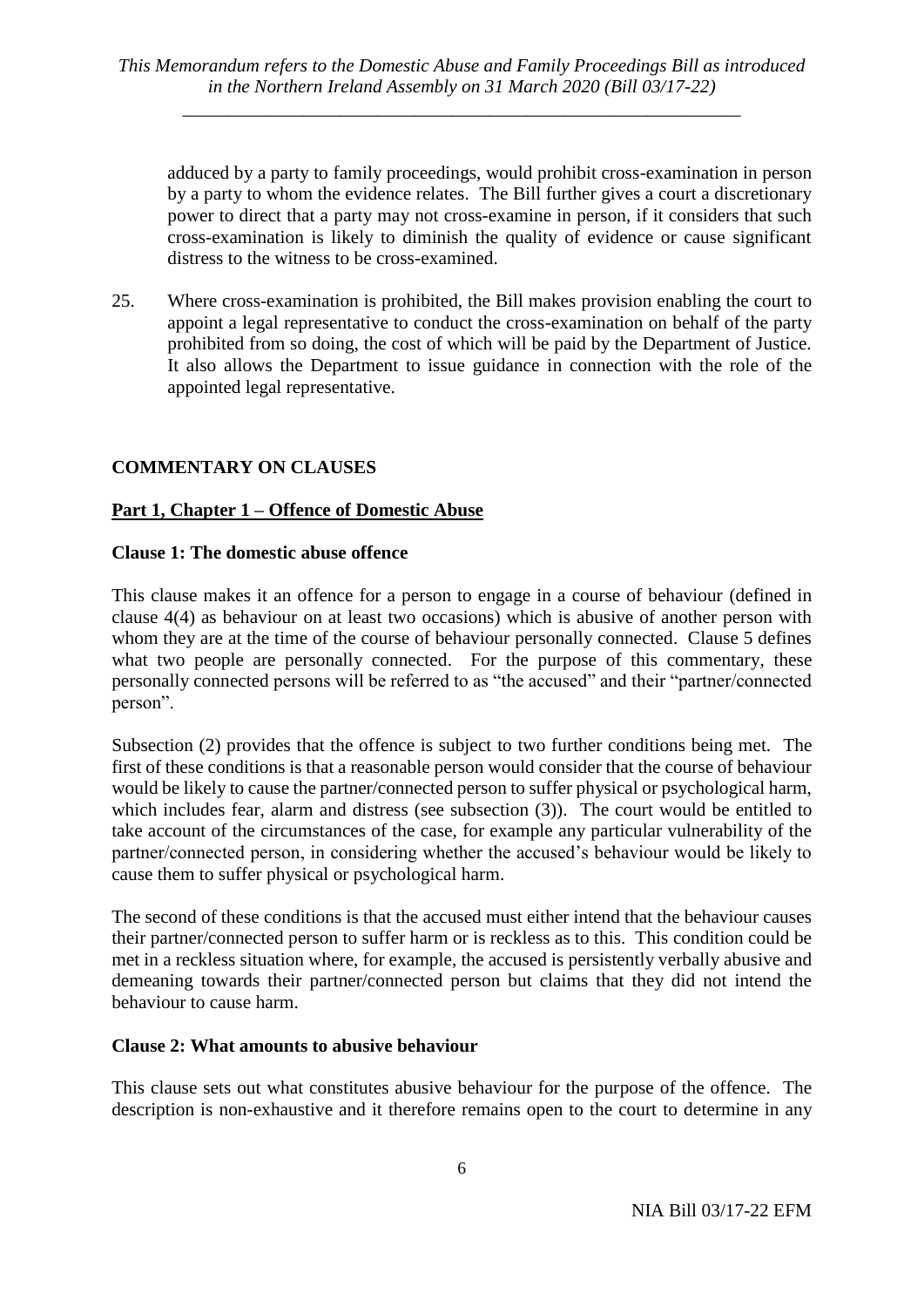individual case that the accused's behaviour was abusive in some other way, beyond the ways described.

Subsection (2) provides that abusive behaviour includes conduct which is violent or threatening (including both physical and sexual violence). Subsection (2) also covers behaviour directed at an individual, their child or any other person where the purpose of the behaviour is to have certain effects on the partner/connected person or where a reasonable person would consider it likely to have one or more of the effects.

Subsection (3) sets out, in connection with this latter aspect of the offence, the relevant effects that can indicate that behaviour is abusive. This is intended to ensure that, for example, psychological abuse, or controlling or coercive behaviour that could not currently be prosecuted under existing offences, falls within the definition of abusive behaviour (as well as violent or threatening behaviour).

Subsection (3)(a) deals with behaviour which makes the partner/connected person dependent on or subordinate to the accused. This could include, for example, preventing the partner/connected person from having access to money, forcing them to leave their job or education, taking charge of household decision-making to the exclusion of them or treating them as a domestic slave.

Subsection (3)(b) covers behaviour which has the effect of isolating a person from friends, family members or other sources of social interaction or support. This could include, for example, controlling a partner's or connected person's movements; access to their phone or other forms of communication; not allowing visits from or to the partner's or connected person's friends or family, or deliberately failing to pass on messages from friends or family.

Subsection (3)(c) refers to behaviour which has the effect of controlling, regulating or monitoring the day-to-day activities of a partner/connected person. This could include, for example, checking their phone, e-mail or social media use, controlling what clothes they can or cannot wear, or placing unreasonable requirements on them, for example, to prepare meals in a particular way at a particular time every day or to answer the phone within three rings.

Subsection (3)(d) deals with behaviour which has the effect of depriving or restricting the freedom of action of a partner/connected person. This addresses behaviour which strips that person of their autonomy, for example, preventing them from attending work or college, preventing them from leaving the house alone, insisting on accompanying them to medical appointments, or taking decisions for them in relation to private, individual matters that a person would normally decide for themselves.

Subsection (3)(e) refers to behaviour which has the effect of frightening, humiliating, degrading or punishing a partner/connected person. This could include, for example, abusive name-calling, threats of self-harm, playing 'mind games' that cause the partner/connected person to doubt their self-worth, controlling a partner/connected person's access to the toilet or forcing them to eat food off the floor.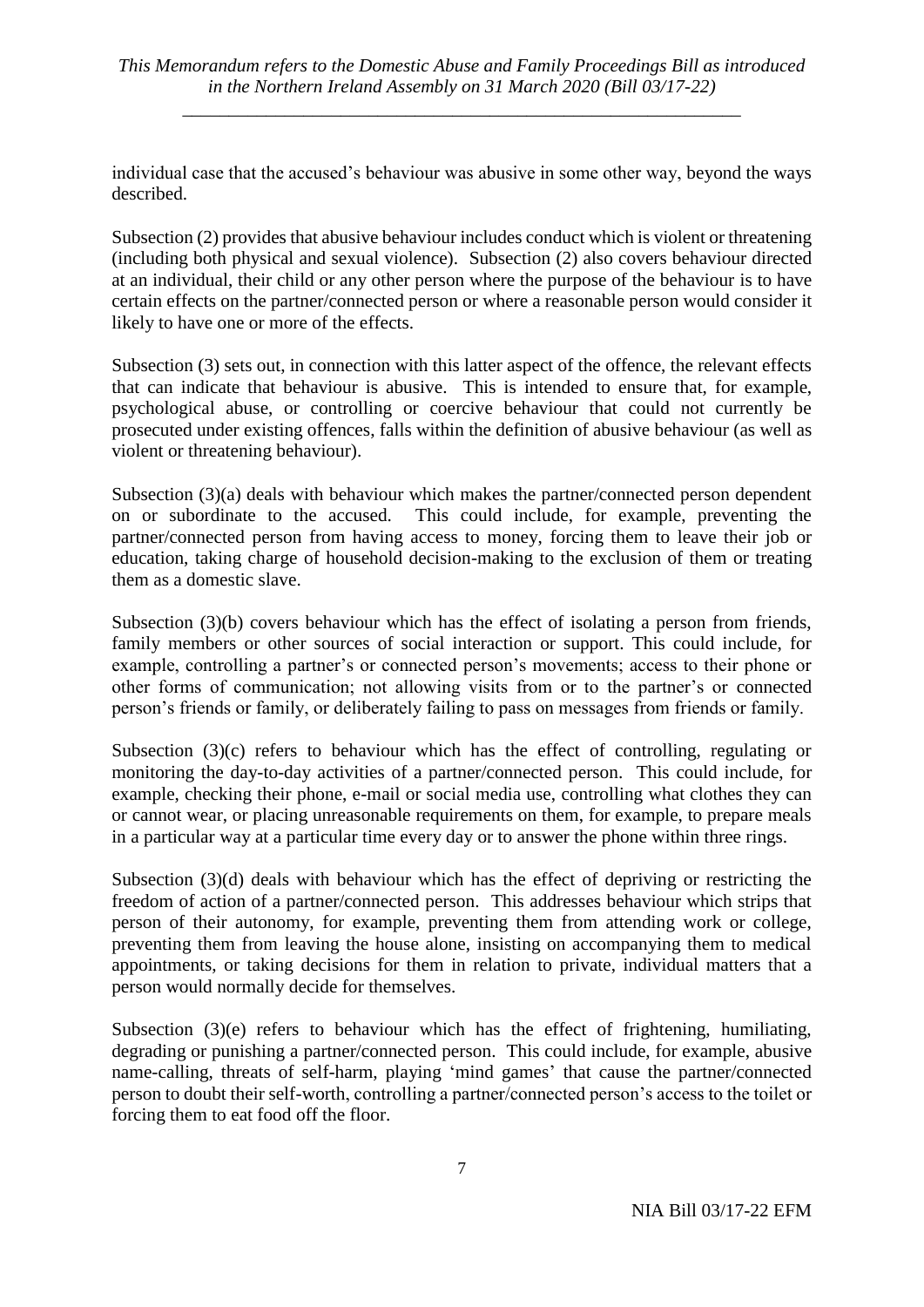Subsection (4)(a) provides that the reference to violent behaviour includes both physical and sexual violence. Subsection (4)(b) provides that reference in the clause to a child means someone under 18 years of age.

## **Clause 3: Impact of behaviour on victim**

This clause provides that the partner/connected person need not have actually suffered physical or psychological harm for the offence to be committed. It also states that it is not necessary for the effects of the behaviour covered by clause 2(3) (such as dependency, subordination, isolation, control, etc.) to have actually been suffered by the partner/connected person for the offence to have been committed.

This is because a reasonable person test applies both in clause  $1(2)(a)$  in relation to physical or psychological harm and clause  $2(2)(c)(ii)$  in relation to 'relevant effects'. It is therefore sufficient that a reasonable person would consider it likely that the behaviour would result in the partner/connected person suffering physical or psychological harm, or experiencing a 'relevant effect'. So, for example, clause 2(2)(c) would cover behaviour which a reasonable person would consider likely to frighten, humiliate, degrade, punish or intimidate the partner/ connected person, irrespective of whether they actually suffer fear, humiliation, degradation, punishment or intimidation.

In turn, this clause clarifies that evidence is not prevented from being presented of actual harm, or effects arising, as a result of the alleged course of behaviour or the effects that the behaviour actually had on the partner/connected person. Such evidence therefore remains relevant in the case.

#### **Clause 4: Meaning of behaviour etc.**

This clause further explains what is meant by behaviour for the purposes of Chapter 1.

Subsection (2) provides that behaviour includes saying or otherwise communicating something as well as doing something (including an intentional failure to do, say, or otherwise communicate something). This could include, for example, a failure to pass on times and dates of appointments or social occasions, a failure to feed a family pet or a failure to speak to or communicate with an individual.

Subsection (3) clarifies that behaviour is directed at a person if it is directed in any way. This would include, for example, behaviour involving or towards property or behaviour that affects the ability to acquire, use, maintain money or other property or to obtain goods or services. This could relate to shared property or property belonging to parents. Property will also include pets or other animals (for example agricultural livestock) whether belonging to the victim or others.

The clause also provides that behaviour directed at a person includes behaviour carried out with or through a third party, for example by spying on or reporting on the activities of a partner/connected person. The third party's involvement could be unwitting or unwilling, as they may be entirely unaware that their behaviour was helping the accused to abuse their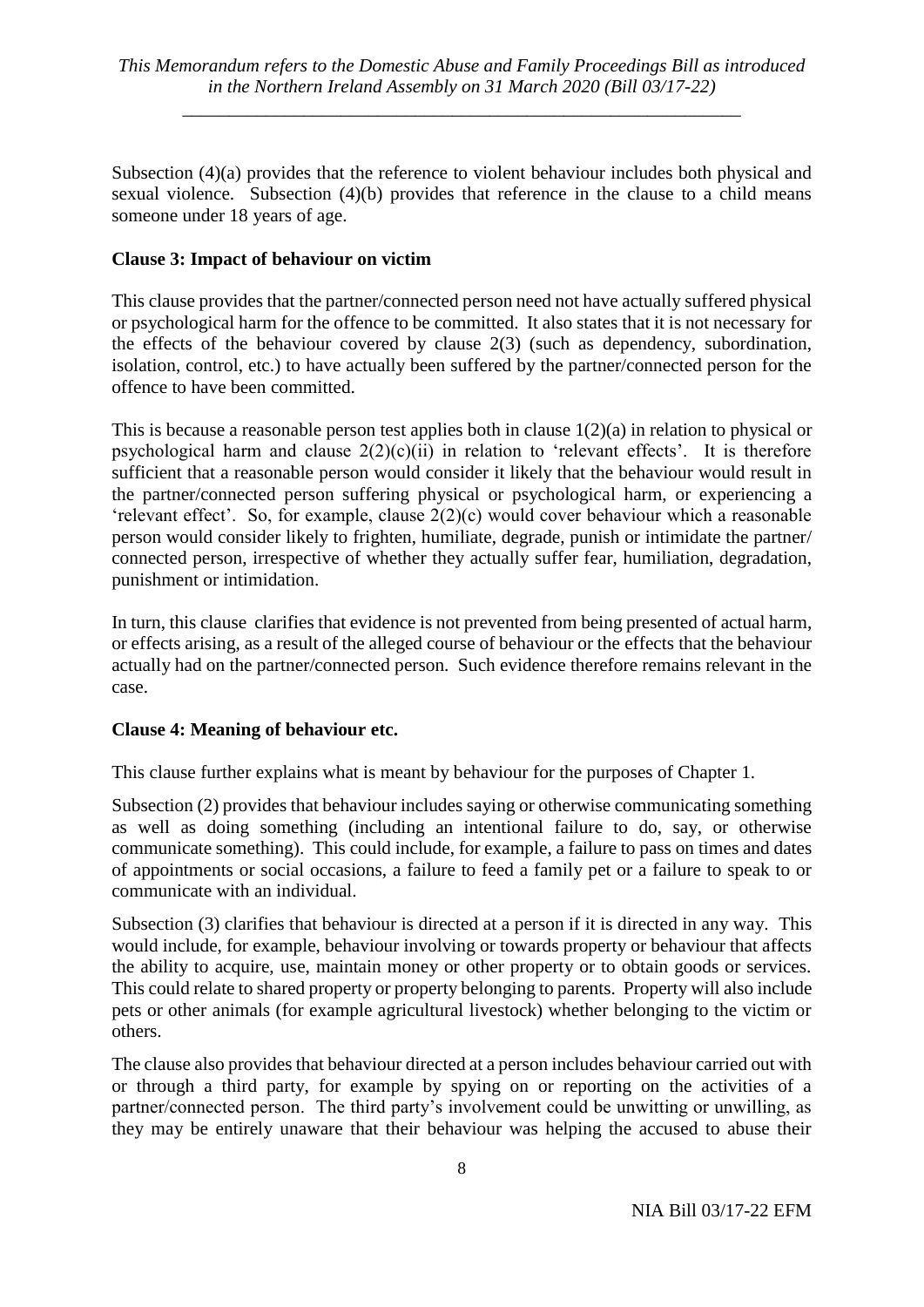partner/connected person or they may have been coerced into participating in the abuse.

## **Clause 5: Meaning of personal connection**

This clause defines what two people are personally connected for the purposes of Chapter 1. Subsection (2) provides that two people are personally connected if they are, or have been, married or in a civil partnership or they live together (or have lived together) as if spouses of each other. Two people are also personally connected if they are or have been in an intimate personal relationship with each other or are family members. The term "intimate personal relationship" is intended to cover relationships between two individuals (including young/teenage and same-sex relationships), although the relationship need not be sexual or long-term.

Subsection (3) sets out that a family member covers a person's parent, grandparent, child, grandchild or sibling. A family member also covers the parent, grandparent, child, grandchild or sibling of the person that they are in a relevant relationship with. Subsection (4) defines that two people are in a relevant relationship if they are married or are in a civil partnership, or they live together as if spouses. Subsection (5) makes provision for the inclusion of half-blood relationships, relationships by affinity and stepchildren when considering family membership.

#### **Clause 6: Establishing connection by notice**

This clause provides a process for establishing, by means of a proposal made by the prosecution in proceedings for the offence, that two individuals are personally connected. The personal connection will be taken to be established unless challenged under the process set out for this.

#### **Clause 7: How notice is to be served**

This clause provides for the service of notices where a relationship, that is two individuals being personally connected, is challenged under clause 6. It sets out the process to be applied and the meaning of key terms and their application.

#### **Clause 8: Aggravation where victim is under 18**

This clause provides that an allegation may be specified alongside the domestic abuse offence that it is aggravated because the accused's partner/connected person was under 18 at the time of any of the behaviour that constituted the domestic abuse offence. This could enable sentencing to be increased up to the maximum available.

Subsection (2) and (3) sets out that, where the charge together with the aggravation is proved, the court must state on conviction that it is aggravated and take the aggravation into account when determining the sentence, as a factor that increases the seriousness of the offence. The court is also required to state how the aggravation has affected the sentence and in recording the conviction show it as aggravated by reason of the partner/connected person being under 18.

Subsection (4) makes it clear that if the aggravation is not proved, but the charge is proved, conviction is as if the aggravation were not referred to alongside the charge.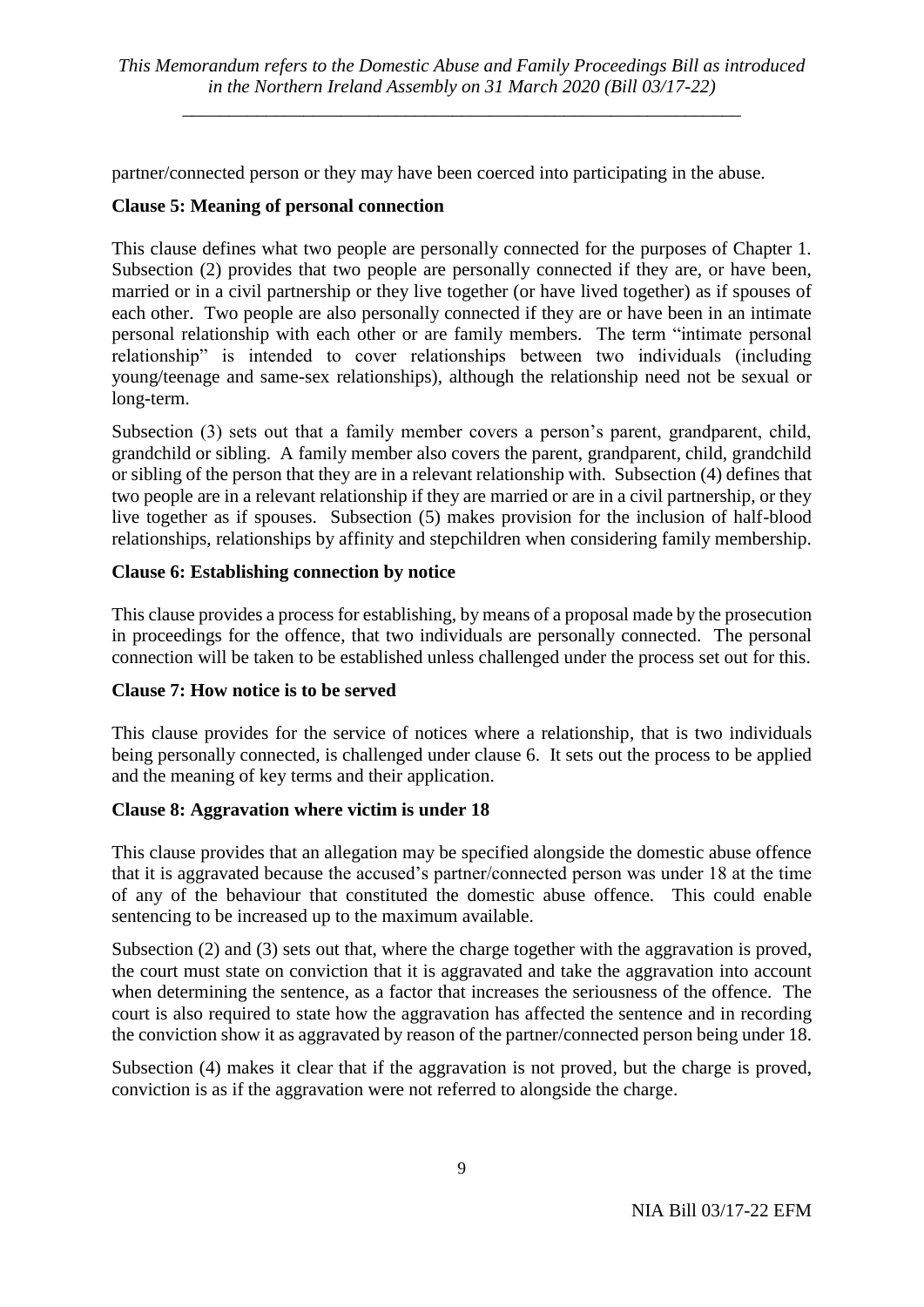## **Clause 9: Aggravation where relevant child is involved**

This clause provides that an allegation may be specified alongside the domestic abuse offence that it is aggravated, through involving a child (under 18) who is not the accused or the partner/connected person. This includes the child of either person.

Subsection  $(2)(a)(i)$  provides that the aggravation applies where it is shown that, at any time in commissioning the offence, the accused directed behaviour at a child. This could include the accused threatening violence towards a child to control or frighten the partner/connected person or being abusive towards the child.

Subsection  $(2)(a)(ii)$  provides that the aggravation applies where it is shown that, in committing the offence, the accused made use of the child in directing behaviour at their partner/connected person. This could apply where the accused encourages or directs a child to spy on or report on the day-to-day activities of a partner/connected person. The involvement of the child could be unwittingly or unwillingly.

The aggravation would apply to the involvement of any child in the domestic abuse offence (apart from when the child is the partner/connected person, which would be caught by clause 8). This would include, for example, the accused or victim's own child, another child living in or visiting the household, or a neighbour's child.

Subsection  $(2)(b)$  provides that the aggravation applies where a child sees, hears or is present during a single incident of the course of behaviour. This could, for example, be a verbal abuse incident or a physical assault and the child need not necessarily be in the same room as the accused and partner/connected person.

Subsections (3) and (4) sets out that, where the charge together with the aggravation is proved, the court must state on conviction that it is aggravated and take the aggravation into account when determining the sentence, as a factor which increases the seriousness of the offence. The court is also required to state how it has affected the sentence and in recording the conviction shows it as aggravated by reason of involving a person being under 18 (who is not the accused or the partner/connected person).

Subsection (5) makes it clear that if the aggravation is not proved, but the charge is proved, conviction is as if the aggravation were not referred to alongside the charge.

## **Clause 10: Behaviour occurring outside the UK**

This clause provides that a course of behaviour can constitute a domestic abuse offence if it consists of or includes behaviour which occurred in a country outside the United Kingdom. The behaviour would need to constitute the domestic abuse offence if it occurred in Northern Ireland and the accused would need to be habitually resident in Northern Ireland or be a UK national (as defined in subsection (2)).

## **Clause 11: Exception where responsibility for children**

Subsection (1) provides that the domestic abuse offence does not apply where a person has parental responsibility for another person who is under 18 years of age. It is considered that there are other provisions that deal with, and should more appropriately be used for, direct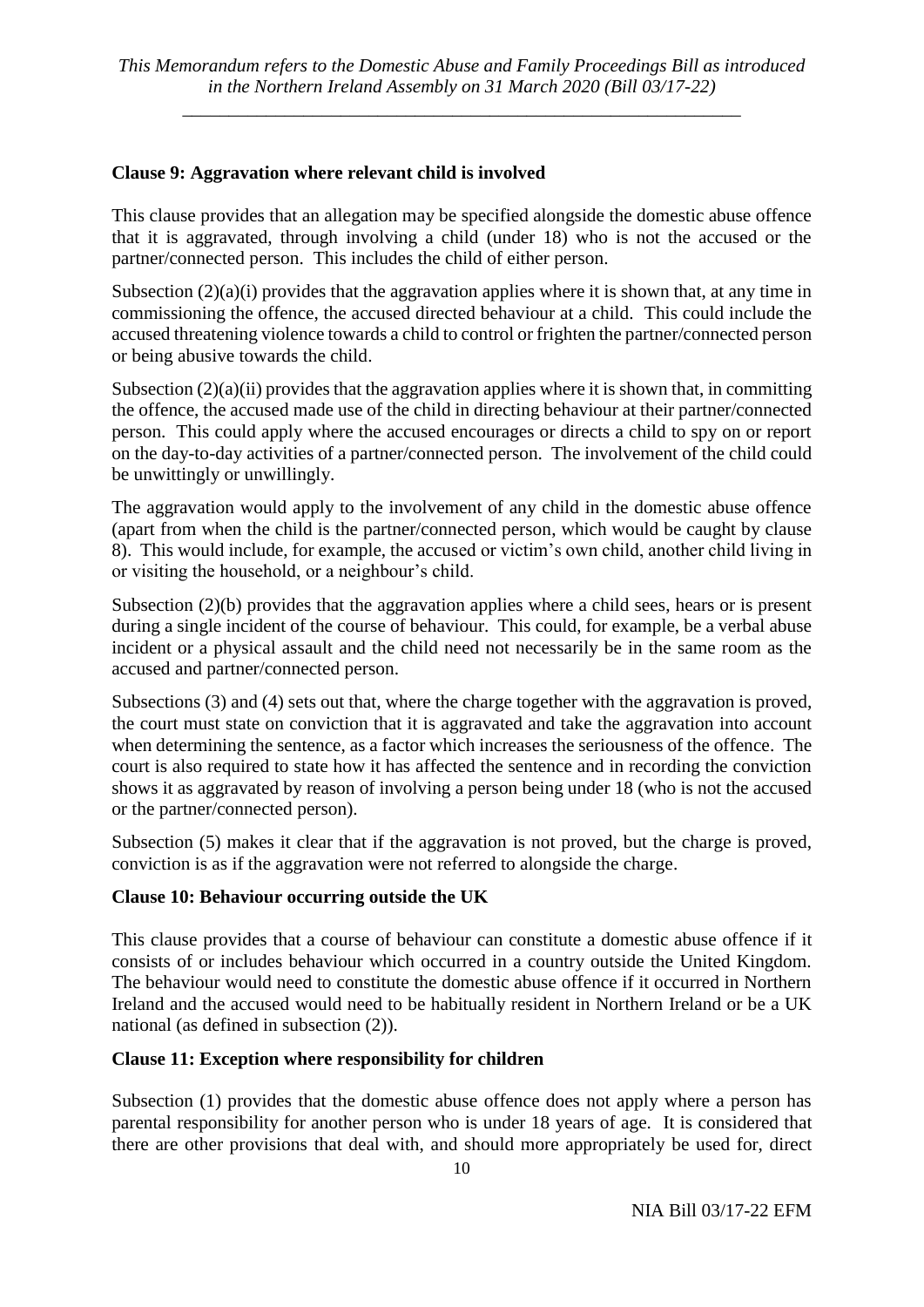abuse of a child or young person by their parent or other carer.

#### **Clause 12: Defence on grounds of reasonableness**

This clause provides that it is a defence for the accused to show that the course of behaviour was, in the particular circumstances, reasonable. This may apply where, for example, the accused acted to prevent their partner from associating with certain persons or frequenting certain places if they are recovering from alcohol or drug addiction or to restrict their freedom of movement for their own safety due to the effects of suffering from dementia.

Subsection (2) allows for the accused to adduce evidence that is enough to raise an issue as to whether the course of behaviour was reasonable, with the prosecution then needing to disprove this version of events.

Nothing in this clause affects the broader requirement for the prosecution to prove beyond reasonable doubt that the offence has been committed.

#### **Clause 13: Alternative available for conviction**

This clause provides that, where the court is not satisfied that the domestic abuse offence has been committed, it can convict the accused of a specified alternative offence of harassment or putting people in fear of violence under the Protection from Harassment (Northern Ireland) Order 1997.

#### **Clause 14: Penalty for the offence**

This clause provides that the maximum penalty on summary conviction (that is in a magistrates' court) is 12 months' imprisonment or a fine up to the statutory maximum (that is, £5,000). Where a case is tried on indictment (that is, in the Crown Court) the maximum penalty is 14 years' imprisonment or a fine or both. The nature of the penalties is intended to reflect the cumulative nature of the offence over time, that it may cover both physical and psychological abuse and also the intimate and trusting nature of the relationships involved.

## **Part 1, Chapter 2 – Aggravation as to Domestic Abuse**

#### **Clause 15: Aggravation as to domestic abuse**

Clause 15 provides that any offence (other than the domestic abuse offence) may be aggravated because it involves domestic abuse. The aggravation could be specified alongside charges for all sorts of offences, for example criminal damage, assault, grievous bodily harm, threats to damage property or threats to kill, etc.

Subsections (3) and (4) require that, where the charge as well as the aggravation is proved, the court must state on conviction that it is aggravated and take the aggravation into account when determining the sentence, as a factor which increases the seriousness of the offence. The court is also required to state how the aggravation has affected the sentence and record the conviction in a manner which shows that the offence was aggravated by reason of involving domestic abuse.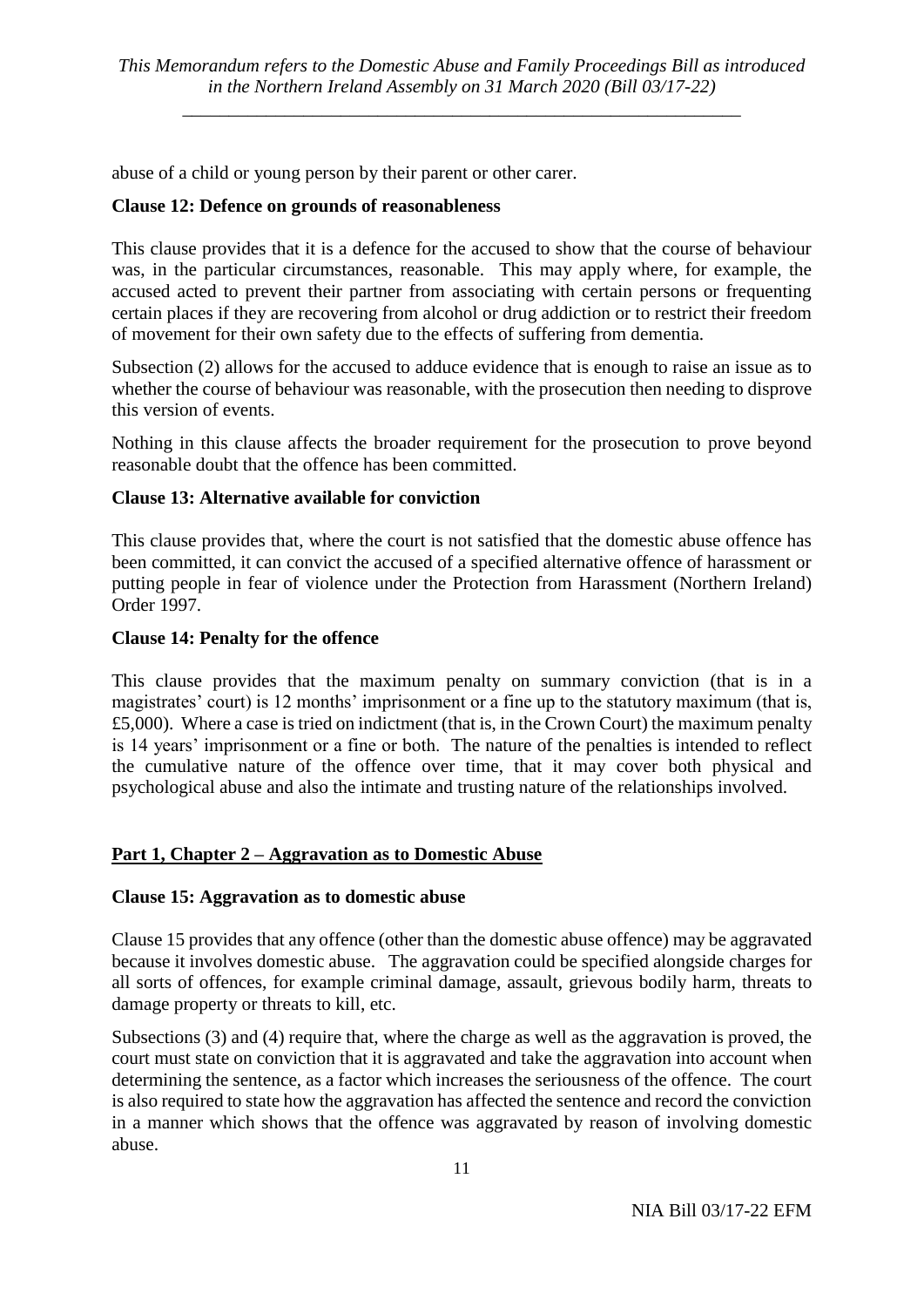Subsection (5) makes it clear that if the aggravation is not proved, but the charge is proved, conviction is as if the aggravation were not referred to alongside the charge.

## **Clause 16: What amounts to the aggravation**

Clause 16 sets out the conditions required for the domestic abuse aggravator to apply. This requires that a reasonable person would consider that the offence would be likely to cause the accused's partner or a connected person to suffer physical or psychological harm (including fear, alarm and distress). A further condition is that the accused either intended the offence to cause their partner/connected person to suffer physical or psychological harm, or was reckless as to whether or not this would be caused.

Subsection (3) provides that the offence itself does not have to have been committed against the accused's partner/connected person, rather it can be against a third party with the purpose of abusing their partner or a connected person. Also harm does not have to have been caused to the partner/connected person as a result of the offence, rather that a reasonable person would consider that harm would be likely to be caused. As such, the aggravation could be in effect where, for example, the accused commits criminal damage against the friend of their partner, or a connected person, with the intent of causing psychological harm to their partner or a connected person. Subsection (4) ensures that evidence of actual harm remains relevant in the case.

## **Clause 17: Exception regarding the aggravation**

Clause 17 provides that an offence cannot be aggravated if the partner/connected person is under 18 and the accused has parental responsibility for them. As set out at clause 11, it is considered that there are other provisions that deal with, and should more appropriately be used for, direct abuse of a child or young person by their parent or other carer.

## **Clause 18: Meaning of personal connection**

This clause defines what two people are personally connected for the purposes of Chapter 2. Subsection (2) provides that two people are personally connected if they are, or have been, married or in a civil partnership or they live together (or have lived together) as if spouses of each other. Two people are also personally connected if they are or have been in an intimate personal relationship with each other or are family members. The term "intimate personal relationship" is intended to cover relationships between two individuals (including young/teenage and same-sex relationships), although the relationship need not be sexual or long-term.

Subsection (3) sets out that a family member covers a person's parent, grandparent, child, grandchild or sibling. A family member also covers the parent, grandparent, child, grandchild or sibling of the person that they are in a relevant relationship with. Subsection (4) defines that two people are in a relevant relationship if they are married or are in a civil partnership, or they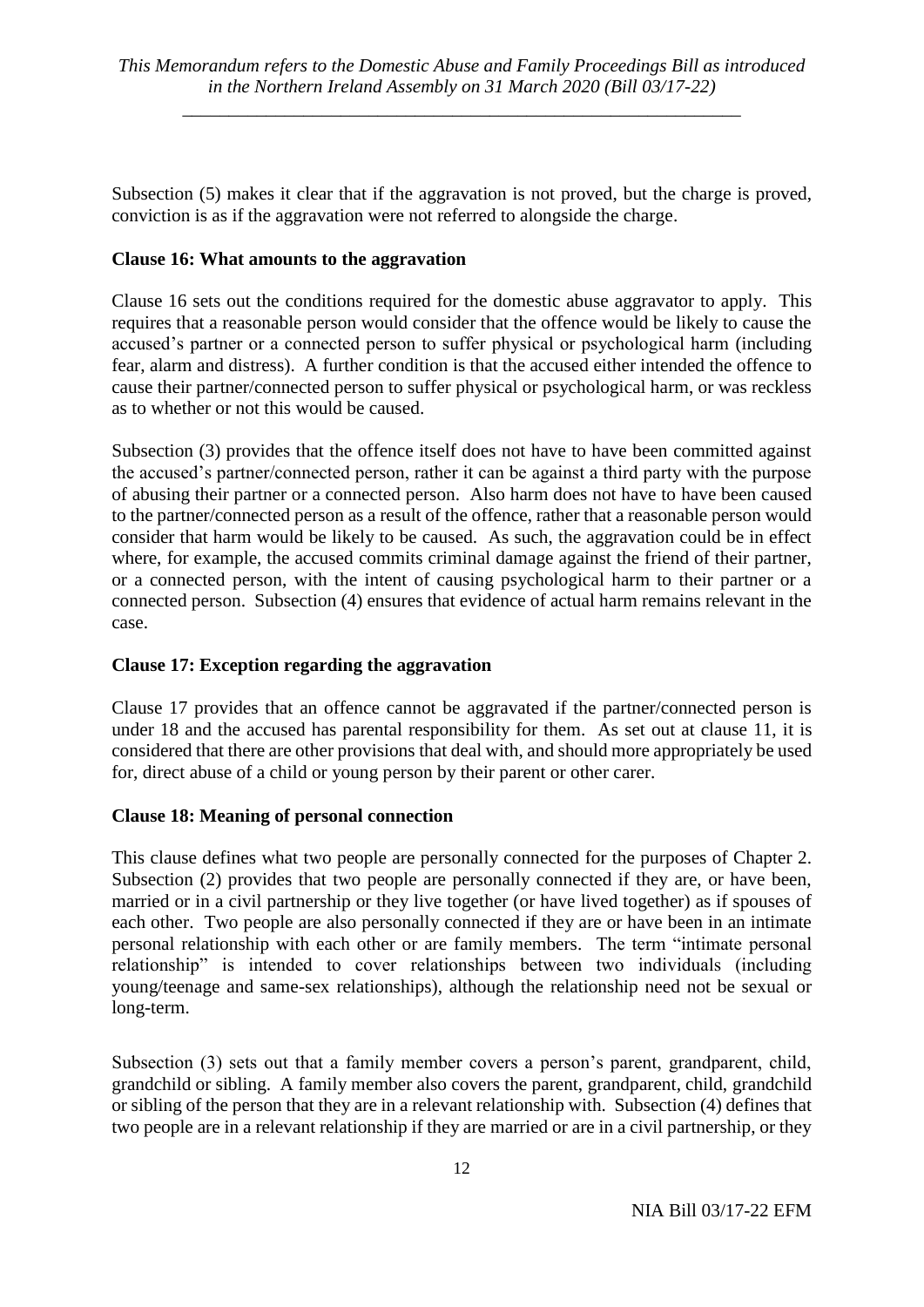live together as if spouses. Subsection (5) makes provision for the inclusion of half-blood relationships, relationships by affinity and stepchildren when considering family membership.

## **Clause 19: Establishing connection by notice**

This clause provides a process for establishing, by means of a proposal made by the prosecution in proceedings for the offence, that two individuals are personally connected. The personal connection will be taken to be established unless challenged under the process set out for this.

#### **Clause 20: How notice is to be served**

This clause repeats the provision at clause 7 for the purpose of the aggravator. This provides for the service of notices where a relationship is challenged under clause 19. It sets out the process to be applied and the meaning of key terms and their application.

## **Part 1, Chapter 3 – Amendments and Guidance**

#### **Clause 21: No right to claim trial by jury**

This clause amends Article 29(1) of the Magistrates' Courts (Northern Ireland) Order 1981, the effect of which is to prohibit those accused of the domestic abuse offence before a magistrates' court from the right to elect for trial by jury at Crown Court. This currently covers offences such as intimidation, making or possessing petrol bombs, possession of offensive weapon with intent to commit an offence as well as unnecessary suffering and fighting in relation to the welfare of animals.

#### **Clause 22: Special measures directions**

This clause amends Part 2 of the Criminal Evidence (Northern Ireland) Order 1999.

Subsection (2) amends Article 5(4) (witnesses eligible for assistance on grounds of fear or distress about testifying) of the 1999 Order to ensure that the complainant of a domestic abuse offence, as well as any other offence (for example, criminal damage, assault, grievous bodily harm, threats to damage property or threats to kill, etc.) where there is a specification that it is aggravated by reason of involving domestic abuse, is eligible for assistance, such as the use of live links or screens at court, in relation to those proceedings, unless they have informed the court that they do not wish to be eligible for such assistance.

Subsection (3) amends Article 13(4)(a) of the 1999 Order (evidence given in private) to ensure that where proceedings relate to a domestic abuse offence, or any other offence where there is a specification that it is aggravated by reason of involving domestic abuse, a special measures direction may provide for the exclusion of persons from court when the witness is giving evidence.

This clause is tied to Clause 24 which sets out the meaning of an offence involving domestic abuse.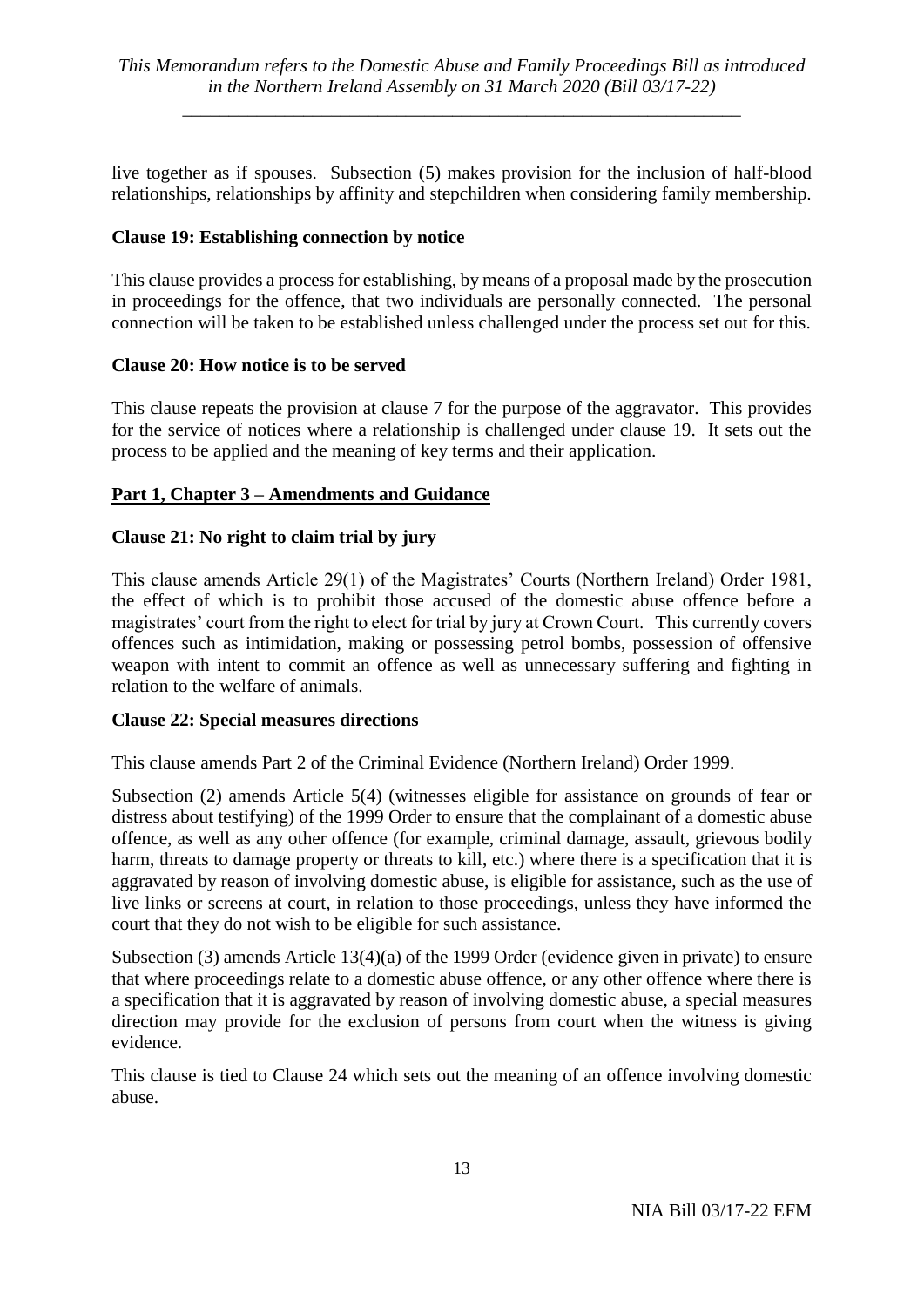#### **Clause 23: Prohibition of cross-examination in person**

This clause amends the Criminal Evidence (Northern Ireland) Order 1999, the effect of which is to prohibit the accused from cross-examining a partner/connected person in person, where they are to give evidence. This applies in relation to the domestic abuse offence under clause 1, as well as any other offence (for example, criminal damage, assault, grievous bodily harm, threats to damage property or threats to kill, etc.) where there is a specification that it is aggravated by reason of involving domestic abuse (under clause 15).

This clause is tied to Clause 24 which sets out the meaning of an offence involving domestic abuse.

#### **Clause 24: Meaning of offence involving domestic abuse etc.**

As noted above, clauses 22 and 23 amend the Criminal Evidence (Northern Ireland) Order 1999. This clause inserts a new Article 3A to the 1999 Order, which sets out the meaning of an "offence involving domestic abuse" for the purpose of the Order. This includes the domestic abuse offence under clause 1, as well as any other offence where there is a specification that it is aggravated by reason of involving domestic abuse (under clause 15).

#### **Clause 25: Guidance about domestic abuse**

This clause provides that the Department of Justice in Northern Ireland may issue guidance about Part 1 of the Bill (that is the domestic abuse offence and aggravation) or any other matters as to criminal law or procedure relating to domestic abuse in Northern Ireland, to whoever it considers appropriate. The Department may also revise guidance and must publish the guidance or any revisions to it. A person exercising public functions to whom the guidance relates must have regard to it in the exercise of those functions.

## **Part 2 – Family Proceedings: Cross-examination**

#### **Clause 26: Prohibition of cross-examination in person**

Clause 26 inserts the following new Articles into the Family Law (Northern Ireland) Order 1993 to prohibit perpetrators of abuse from cross-examining their victims in person in certain circumstances in family proceedings, and vice versa, and give courts discretion to prohibit cross-examination in person in other circumstances where it would affect the quality of the witness's evidence or cause them significant distress. It also imposes a duty on courts to appoint a qualified legal representative to conduct cross-examination on a party's behalf, where that party is prohibited from cross-examining in person, there is no satisfactory alternative means available for the witness to be cross-examined or the evidence to be obtained, and it appears that no other qualified legal representative is to act for the person.

New Article 11A defines the meaning of 'family proceedings' and 'witness' for the purpose of the inserted Articles, and provides that the Department of Justice may by regulations alter the former definition.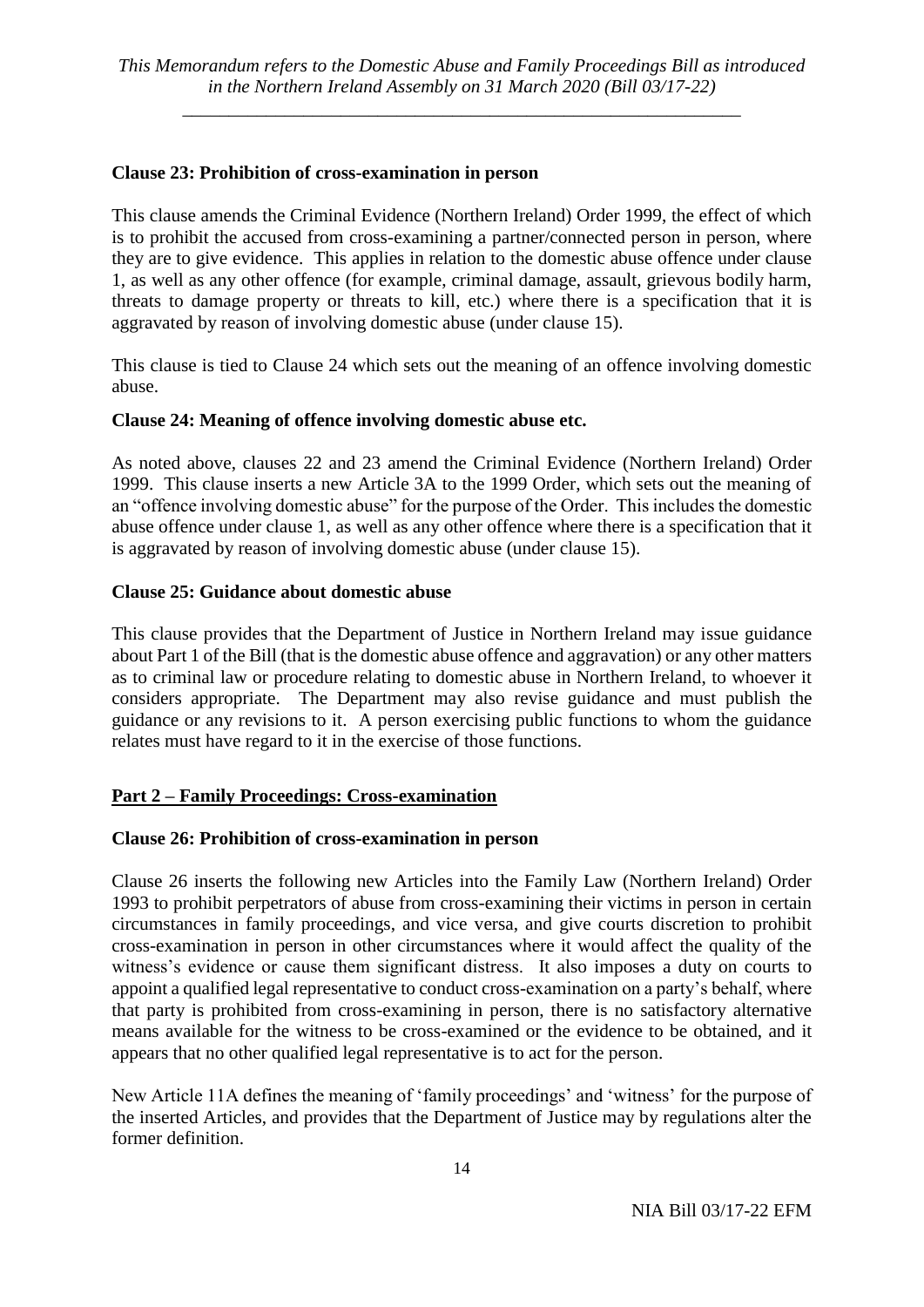New Article 11B provides that, in family proceedings, no party to the proceedings who has been convicted of, or given a caution for, or is charged with, a specified offence may crossexamine in person the (alleged) victim of that offence. It also provides that the (alleged) victim may not cross-examine in person the (alleged) perpetrator. The prohibition will not apply to spent convictions, unless evidence in relation to the conviction is admissible in, or may be required in, the proceedings under Article 8(2), (3) or (4) of the Rehabilitation of Offenders (Northern Ireland) Order 1978. If cross-examination takes place in breach of this automatic prohibition, the validity of a decision of the court is not affected if the court was not aware of the conviction, caution or charge when the cross-examination took place.

New Article 11B(5) defines the meaning of 'caution' and 'conviction' and provides that a 'specified offence' is one specified in regulations made by the Department of Justice. New Article 11B(6) makes clear that the prohibition applies even where a conviction has been discharged (either absolutely or conditionally). New Article 11B(7) defines 'offence' and "provision" for the purposes of the Article.

New Article 11C provides that, in family proceedings, no party to the proceedings against whom an 'on-notice protective injunction' is in force may cross-examine in person a witness who is protected by the injunction. It also provides that a party who is protected by such an injunction may not cross-examine in person a witness against whom the injunction is in force. If cross-examination takes place in breach of this provision, the validity of a decision of the court is not affected if the court was not aware of the protective injunction when the crossexamination took place.

New Article 11C(4) and (5) provide that a 'protective injunction' is one specified in regulations made by the Department of Justice; and that a protective injunction is 'on-notice' in one of two instances: if the court is satisfied that there has been a hearing at which the person against whom the injunction is in force has had a chance to ask for it to be set aside or varied; or if the injunction was made at a hearing and the court is satisfied that both the person protected by it and against whom it is in force, had been informed about the hearing.

New Article 11D provides that, in family proceedings, where specified evidence is adduced that a party to the proceedings has been abusive towards a witness to whom that party is personally connected, that party may not cross-examine the witness in person. It also provides that, where specified evidence is adduced that a witness has been abusive towards a party to the proceedings, to whom the witness is personally connected, that party may not crossexamine the witness in person.

New Article 11D(3) and (4) provides that 'specified evidence' is evidence specified, or of a description specified, in regulations by the Department of Justice. New Article 11D(5) provides that the meaning of 'abusive behaviour' and 'personal connection', provided for in clauses 2, 4 and 5 of this Bill, applies to this Article.

New Article 11E provides that, in family proceedings, in addition to the absolute prohibition on cross-examination in person under new Articles 11B–11D, a court has discretion to prohibit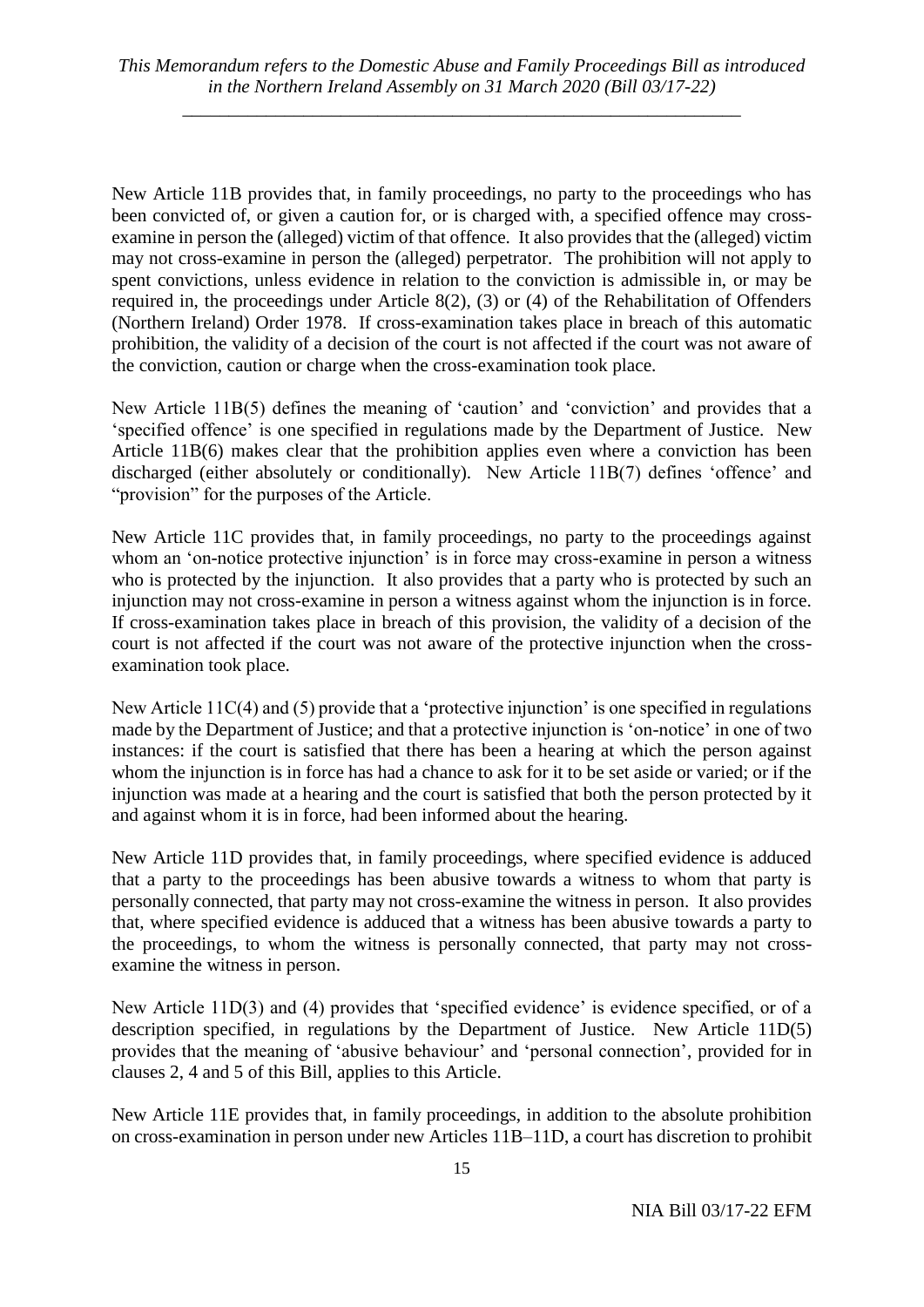cross-examination in person by giving a direction to that effect. Such a direction can be given if it appears to the court that either the 'quality condition' or the 'significant distress condition' is met and it would not be contrary to the interests of justice to give the direction. The 'quality condition' is met if the quality of evidence given by the witness is likely to be diminished if the cross-examination is conducted by the party in person and is likely to be improved if a direction is given. The 'significant distress condition' is met if cross-examination in person is likely to cause significant distress to the witness or the party, and that distress is likely to be more significant than would be the case if the witness were cross-examined by a person other than the party. A direction under this provision can be made on an application by a party to the proceedings or of the court's own motion.

New Article 11E(5) sets out factors that the court must consider when deciding whether or not the 'quality condition' or 'significant distress condition' is met. This covers views expressed by the witness or the party; the nature of the questions likely to be asked; any finding of fact that has been made about the party's or witness's behaviour; how the party or witness is acting; and any relationship between the witness and the party. The list is not exhaustive.

New Article 11E(6) and (7) define what is meant by the quality of a witness's evidence.

New Article 11F provides more detail in relation to directions made under new Article 11E. This covers how long a direction may last and the circumstances in which a court may revoke a direction. The court is required to state its reasons for giving, refusing, revoking, or refusing to revoke a direction.

New Article 11G provides for alternatives to cross-examination in person where a party to family proceedings is prohibited from doing so. First, the court must consider if there is a satisfactory alternative means for the witness to be cross-examined, or of obtaining evidence that the witness might have given under cross-examination. If not, the court must invite the party to arrange, within a specified time, for a qualified legal representative to cross-examine the witness on the party's behalf, and to notify the court of the arrangements. If the party does not make such an arrangement within the specified time or the court has not received any notification of such an arrangement, the court must consider if it necessary in the interests of justice, to appoint a qualified legal representative to cross-examine the witness in the interests of the party. A qualified legal representative appointed by the court is not responsible to the party other than acting in the interests of the party in accordance with the provision. New Article 11G(8) explains what is meant by 'cross-examination' and 'qualified legal representative'.

New Article 11H requires the Department of Justice to pay the fees, costs and expenses properly incurred by a qualified legal representative appointed under new Article 11G, and that the Department may specify in regulations the sums or rates payable.

New Article 11I provides that the Department of Justice may issue, and subsequently revise, guidance about the role of a qualified legal representative appointed under new Article 11G. It also requires the qualified legal representative to have regard to such guidance and for the Department to publish the guidance and any revisions to it.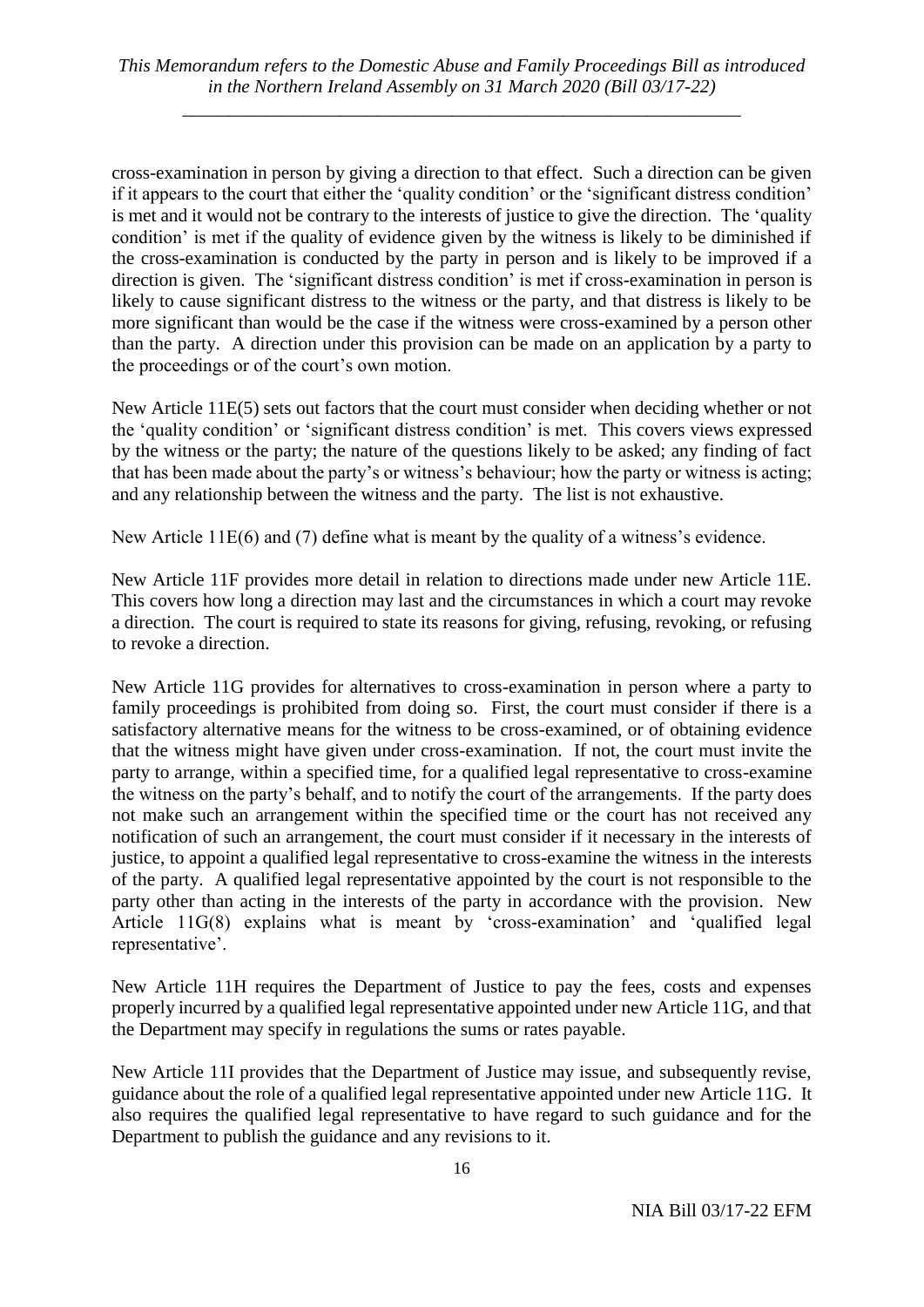New Article 11J provides that regulations under new Articles 11A–11I are subject to negative resolution other than regulations under new Article 11A(2) to amend the definition of 'family proceedings', a draft of which must be laid before and approved by the Assembly.

## **Part 3 – Commencement and Short Title**

#### **Clause 27: Commencement**

This clause makes provision for the commencement of the provisions of the Bill and gives the Department of Justice powers to make such transitional, transitory or savings provisions as the Department considers appropriate when bringing those provisions into operation.

#### **Clause 28: Short title**

This clause provides the short title for the Bill.

## **FINANCIAL EFFECTS OF THE BILL**

26. It is considered that a significant proportion of current domestic abuse related offences will come within the remit of the new offence once in place. It is anticipated that the creation of a new domestic abuse offence will lead to a 2 - 4% uplift in the annual number of domestic abuse incidents and crimes already recorded by police. Working on this assumption using the mid point of 3%, and including costs for the automatic eligibility for consideration for special measures provision, this would lead to increased costs of around £1.2m to the criminal justice system per annum. The payment of fees, costs and expenses to a court-appointed qualified legal representative in family proceedings where there is a prohibition of cross-examination in person is currently estimated to incur costs of no more than £50,000 per year.

## **HUMAN RIGHTS ISSUES**

27. All proposals have been screened and are considered to be Convention compliant.

## **EQUALITY IMPACT ASSESSMENT**

28. In accordance with its duty under section 75 of the Northern Ireland Act 1998, the Department conducted screening exercises on the proposals, concluding that they did not have significant implications for equality of opportunity and that an equality impact assessment was therefore not necessary. This is based on the fact that the offence and the prohibition of cross-examination in person in family proceedings would apply equally to all section 75 categories, albeit that a higher proportion of offenders and victims are male and female respectively.